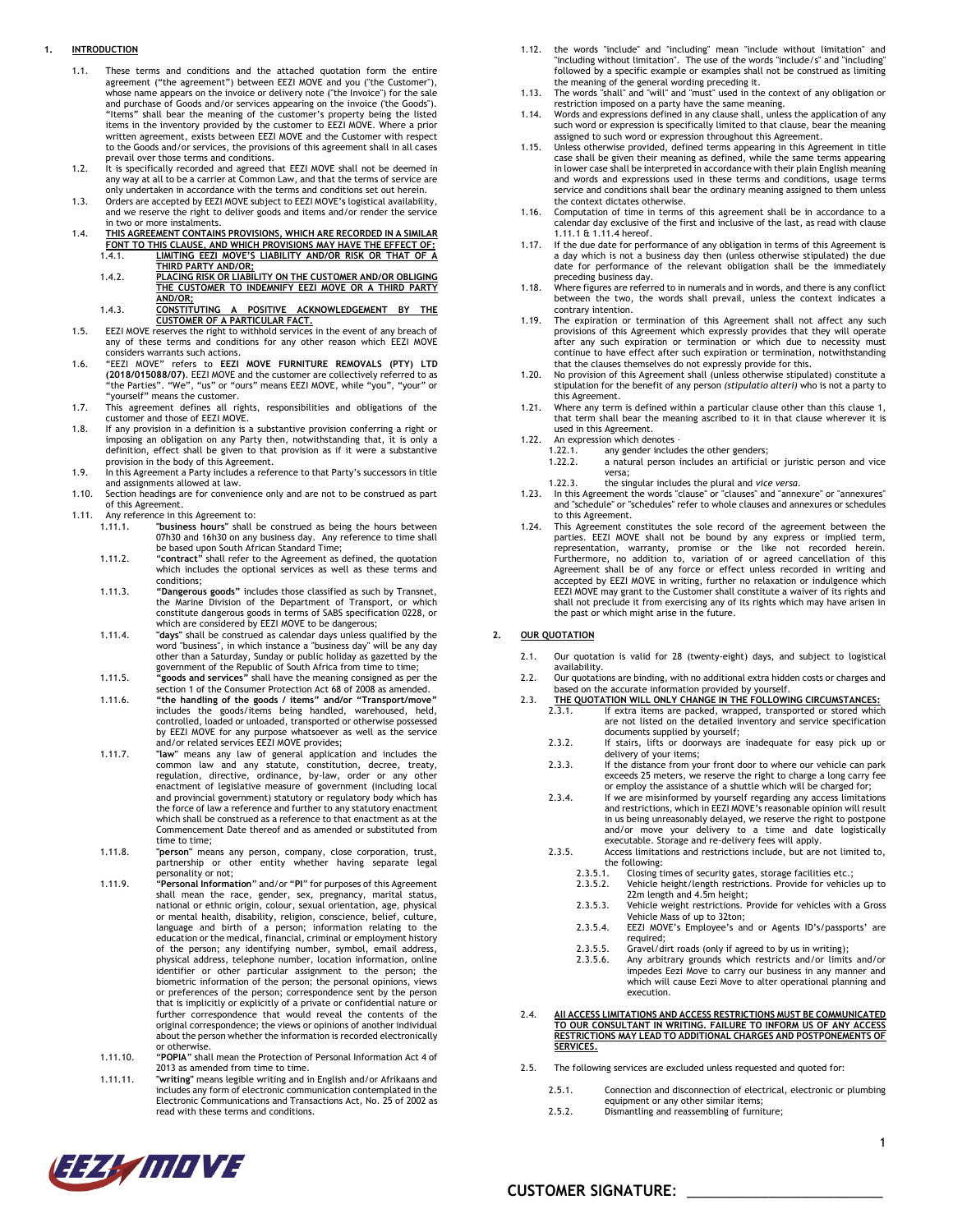- 2.5.3. Removing and reinstalling doors, security gates or windows to move any item out of or into the property;
- 2.5.4. Hoisting of items;<br>2.5.5. Items requiring m
- Items requiring more than four men or specialised equipment to move;
- 2.5.6. Packing, moving or storage of items listed under clause [2.7](#page-1-0) (excluded items);
- 2.5.7. **OUR STAFF, EMPLOYEES AND/OR AGENTS ARE PROHIBITED FROM PREFORMING ANY OF THE DUTIES LISTED IN THIS CLAUSE [2.5](#page-0-3) UNLESS EXPRESSLY BEING AUTHORISED BY OUR CONSULTANTS IN WRITING TO DO SO, YOU INDEMNIFY EEZI MOVE AGAINST ANY LOSS AND OR DAMAGE ARISING FROM SUCH UNAUTHORISED LABOUR AND OR ACTIVITIES, YOU FURTHER INDEMNIFY EEZI MOVE AGAINST ANY THIRD-PARTY LIABILITY IN THIS INSTANCE.**
- 2.6. **ONLY THE ITEMS LISTED IN THE INVENTORY ARE PART OF THE SERVICE RENDERING BY EEZI MOVE. ALL OTHER ITEMS NOT PROVIDED FOR IN THE INVENTORY ARE EXCLUDED FROM THIS AGREEMENT AND ARE REGARDED AS "EXCLUDED ITEMS" AND EEZI MOVE HAS NO OBLIGATION TO MOVE AND OR HANDLE THESE ITEMS. WE RESERVE THE RIGHT NOT TO HANDLE EXCLUDED ITEMS. IF ANY EXCLUDED ITEMS ARE TRANSPORTED BY EEZI MOVE'S**  <u>EMPLOYEES AND/OR AGENTS WITHOUT BEING AUTHORISED TO DO SO BY EEZI</u><br><u>MOVE, WE SHALL NOT BE LIABLE FOR ANY LOSS, DAMAGES, CLAIMS</u><br>(DELICTUAL OR OTHERWISE), HARM AND/OR THEFT ARISING OUT OF SUCH **ACTIVITY.**
- <span id="page-1-0"></span>2.7. Excluded items include but are not limited to:<br>2.7.1. Loose and unpacked items;
	-
	- 2.7.1. Loose and unpacked items; 2.7.2. Items packed in refuse bags;
	- 2.7.3. Unsealed owner packed boxes;<br>2.7.4. Owner packed boxes, Single-wa
	- Owner packed boxes, Single-wall owner packed boxes or boxes in a visibly poor condition;
	-
	- 2.7.5. Items not reflected on the moving inventory;<br>2.7.6. Boxes exceeding 420mm x 420mm x 480mm in<br>2.7.7. Goods requiring specialised packing (i.e. Wran 2.7.6. Boxes exceeding 420mm x 420mm x 480mm in size; 2.7.7. Goods requiring specialised packing (i.e. Wrapping alone will not be adequate to protect and guard against any possible damage) for example: Flat screen TV's, glass/marble/ granite tops of furniture,<br>artefacts, paintings, pictures, mirrors, antiques, lamps, fans,<br>heaters, braais or any other fragile, high value items which are not<br>professionally boxed **DAMAGE OR LOSS (SUBJECT TO CLAUSE [8\)](#page-2-0) ARISING THEREFROM.**
	- 2.7.8. Valuable items: All items listed in claus[e 8](#page-2-0) as well as; all jewellery, cell phones, computer tablets, laptops, money, trinkets, deeds, security stamps, share certificates, sculptures, paintings, cycads, firearms, or any similar items or collections;
	- 2.7.9. Any dangerous and/or hazardous items as per clause [1.11.3](#page-0-4) and/or any potentially dangerous or hazardous items, including but not necessarily limited to any items which transport is prohibited by law, including explosives, combustible materials, ammunition, any liquid, such items may be destroyed or thrown away by us without<br>SIMILAR ITEMS BE TRANSPORTED (KNOWN OR UNBEKNOWNST TO<br>SIMILAR ITEMS BE TRANSPORTED (KNOWN OR UNBEKNOWNST TO<br>US) YOU INDEMNIFY US AGAINST ANY DAMAGES AND OR L **RELATION TO DAMAGES AND/OR ANY LOSS ARISING THEREFROM BE IT SPECIAL OR CONSEQUENTIAL WHICH MAY BE SUFFERED BY US, ANY OF OUR OTHER CUSTOMERS AND THIRD PARTIES**.
- 2.7.10. No pot plants are allowed into our storage facilities.<br>2.8. WE DISASSOCIATE OURSELVES FROM ANY ITEMS GIVEN/ SOLD TO ANY MEMBER<br>OF OUR STAFF, EMPLOYEES AND AGENTS AS PER THE TERMS OF OUR<br>GRATUITY POLICY,

# **3. PAYMENT**

- 3.1. The purchase price of the goods and/or services shall be paid by the Customer to EEZI MOVE without any deductions or set-off within the period stipulated on the invoice and is payable on demand. You may not withhold any payment for any reason whatsoever.
- 3.2. In the event of EEZI MOVE or any other division of EEZI MOVE, becoming indebted to the Customer, EEZI MOVE may set-off such indebtedness against any monies which may be or become owing by the Customer to EEZI MOVE.
- 3.3. If additional deliveries are made and/or additional services and/or products are required other than that quoted for, then each delivery will be invoiced and shall be paid for separately in accordance with this agreement.
- 3.4. EEZI MOVE shall be entitled to charge interest on all overdue amounts at the maximum rate permissible from time to time in terms of the National Credit Act 34 of 2005 and/or equivalent legislation, as amended. Such interest shall be calculated and payable monthly in advance on the first day of each and every successive month on the balance outstanding from time to time by the Customer to EEZI MOVE and shall be added to the amount due to EEZI MOVE by the
- Customer in respect of the purchase price of the Goods and/or Services. 3.5. The Customer agrees that in the event of any portion of an invoice's indebtedness being disputed, then the Customer shall nevertheless forthwith pay the undisputed amount of such indebtedness according to the agreed terms of payment.
- 3.6. All Goods and services supplied by EEZI MOVE to the Customer shall remain the property of EEZI MOVE until the purchase price in respect thereof has been paid in full, but the Customer shall have the right to dispose thereof in the ordinary course of normal business in which event it is expressly agreed that the claim<br>to any right of recovery of the purchase price from the eventual Customer of<br>the Goods, shall be ceded to EEZI MOVE as security for payment of outstanding.
- 3.7. EEZI MOVE shall be entitled to vary the price of services rendered pursuant to the conditions and circumstances as set out in this agreement with prior reasonable notice to the customer and at its sole discretion.
- 3.8. In the event that the customer requests a move or service rendered to occur at a specific time, or subject to specific provisions as provided by the customer,

and subject to clause [2.3.5.6,](#page-0-5) Eezi Move retains the right to impose an additional charge due to operational requirements.

- 3.9. A deposit equal to 50% of your removal cost and 100% of any additional services is to be paid within 2(two) business days from booking to secure and confirm booking.
- 3.10. The remaining balance of your invoice must be paid at least 2(two) business days prior to your move. Proof of payment must be sent to our offices in writing during business hours (7:30-16:30) to the relevant address be it (electronic or fax) as communicated to you by our consultants.
- 3.11. Only payments reflecting your reference number (THE QUOTATION NUMBER)
- will be allocated to your account. 3.12. No cheque deposits will be accepted.
- 3.13. Only master and visa credit card payments are accepted, a minimum of two business days prior to your move within office hours (07:30-16:30).
- 3.14. All bank transfers must be done timeously and must reflect in our nominated bank account before any booking and or further services are rendered and confirmed.
- 3.15. Any monies due to the Customer, such as refunds or otherwise, will be made within 7 – 10 working days.

#### **4. DISCOUNTS**

- 4.1. The price of the goods and services sold to the Customer is strictly Net and not subject to any discounts unless otherwise agreed to in writing.
- 4.2. Any discount must be agreed in writing, such discount shall only be allowed if payment is received by EEZI MOVE strictly by the due date and shall only apply to the actual price of the Goods and or services themselves and not be subject to any value-added tax, additional transport costs, additional goods purchased, insurance, storage charges or other duties or taxes.
- 4.3. Any discounts that may be applicable will exclude any special promotions that may be applicable from time to time and may not be used in conjunction with each other.

#### <span id="page-1-2"></span>**5. INSURANCE**

- 5.1. **YOU SHALL AT ALL TIMES KEEP AND CAUSE YOUR PROPERTY AND/OR ITEMS AS CONTAINED IN THE INVENTORY AND WHICH ARE TO BE TRANSPORTED AND HANDLED IN ACCORDANCE WITH THIS AGREEMENT ADEQUATELY INSURED AGAINST ALL FORMS OF DAMAGES. WE RESERVE THE RIGHT TO REQUIRE WRITTEN CONFIRMATION OF SUCH INSURANCE.**
- 5.2. We are only insured on a **LIMITED** basis. Pertinent terms of our policy may be summarised as follows:<br>5.2.1. **Limited** go
	- 5.2.1. **Limited** goods in transit insurance with cover for **fire, collision, overturning, theft following and hijacking only (which are subject to applicable policy and claim limits);**
	- 5.2.2. Policy Limits: R500 000 per large sized closed truck trip (Interlink and Rigid with drawbar trailers); R250 000 per medium sized closed truck trip (Large Rigid – 7ton and upward); R120 000 per small closed truck (Rigid combinations up to 5ton); R50 000 per open
	- delivery vehicle per trip (Bakkie and trailer loads); 5.2.3. On all part/ shared loads compensation will be allocated proportionally based on the total freight damage suffered by each client subject to above limits applying to the total of all loads on the truck.
	- 5.2.4. Maximum excess of 10% of any claim or 5% of the total insured value per insured event; in the event of theft or hijacking: a maximum excess of 20% of the claim or 5% of the total insured value per insured event;
	- 5.2.5. Subject to claus[e 8,](#page-2-0) claus[e 2](#page-0-6) and rights and obligations conferred in terms of this agreement, EEZI MOVE shall be responsible for any excess payable to our insurer, which is subject to our right of recovery in terms of this agreement.
- 5.3. Cover automatically attaches upon loading of the insured goods/items onto the conveying vehicle and or trailer and terminates upon offloading from the conveying vehicle and or trailer.
- 5.4. **EEZI MOVE DOES NOT PROVIDE INSURANCE WHATSOEVER, OTHER THAN ON THE LIMITED BASIS AS STATED HEREIN. IT REMAINS THE CUSTOMER'S SOLE**  <u>RESPONSIBILITY TO ADEQUATELY INSURE ITEMS TO BE TRANSPORTED AND </u><br>HANDED IN TERMS OF THIS AGREEMENT. THE CUSTOMER INDEMNIFIES EEZI<br>MOVE (SUBJECT TO THE PROVISIONS OF CLAUSE [8](#page-2-0) HEREOF) AGAINST ANY **AND ALL DAMAGES.**

#### **6. YOUR RESPONSIBILITIES**

- 6.1. As far as reasonably possible, ensure a safe and suitable environment where EEZI MOVE are supposed to render goods and services.
- 6.2. It is important to be meticulous in compiling your inventory list and service specifications, as all quotations are based on this information.
- 
- 6.3. **BE PRESENT AT THE LOADING AND OFFLOADING ADDRESSES YOURSELF.** Ensure adequate security for your goods at the loading and offloading addresses.
- 6.5. Ensure that correct items are wrapped, boxed or crated as quoted for (for example, only one TV box requested but you have three TV's. You need to indicate which TV to box).
- 6.6. In the event where a client's items need to be stored, either by way of the request of the client, or due to unplanned events where the storage of such items are mandatory for the safekeeping of the items, the client will be responsible for any costs relating to the storage of such items and the client
- will be provided with a quote for same. 6.7. **ENSURE THAT ALL QUOTED/ LISTED ITEMS ARE LOADED AND OFFLOADED. YOU MUST INSPECT THE TRUCK PRIOR TO FINAL DEPARTURE TO ENSURE ALL ITEMS ARE OFFLOADED ENSURE THAT IT IS IN COMPLIANCE WITH THE**
- <span id="page-1-1"></span>**INVENTORY LIST.** 6.8. **IN THE UNLIKELY EVENT THERE ARE ANY MISSING ITEMS, SAME MUST BE REPORTED TO US IMMEDIATELY BEFORE DEPARTURE, IN THE PRESENCE OF THE DRIVER AND NOTED ON THE DELIVERY AND WAYBILL DOCUMENTS.**
- 6.9. **ANY BROKEN SEALS, OPENED BOXES, CRATES ETC. MUST BE REPORTED IN THE SAME MANNER AS CLAUSE [6.8.](#page-1-1)**
- 6.10. Owner packed boxes must be properly sealed and ready for loading prior to our truck's arrival.

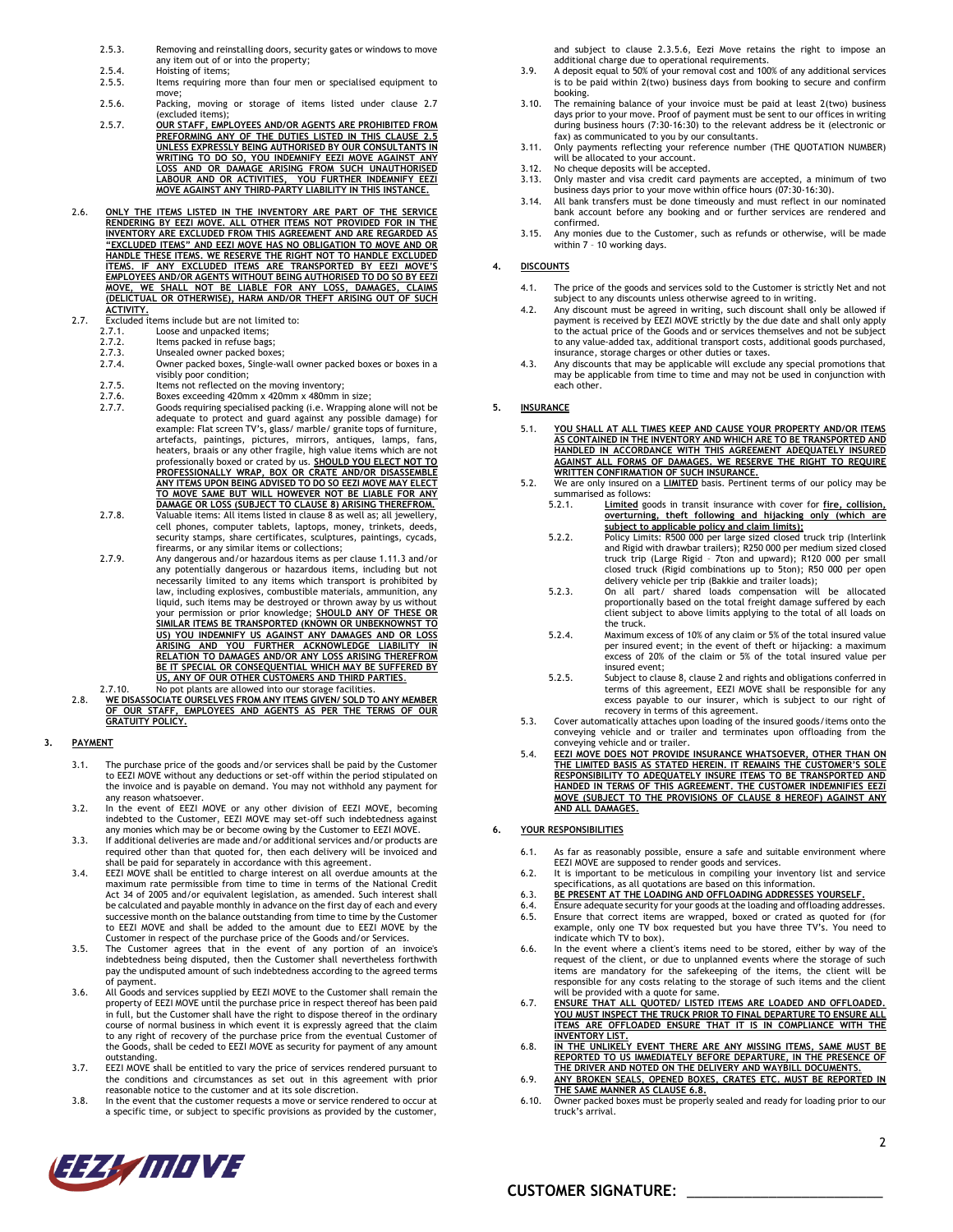- 6.11. Owner packed boxes must be of good quality and condition failing which, we reserve the right (but have no obligation to do so) to repack any owner packed<br>boxes of poor quality or condition at our sole discretion, during any stage of the<br>move. You agree to pay all costs incurred for these services most the recent price list). Any election by us not to do so shall not extend any liability to EEZI MOVE.
- 6.12. **ALL ITEMS MUST BE PACKED, WRAPPED, CRATED AND OR DISASSEMBLED IN AN APPROPRIATE MANNER. WE RESERVE THE RIGHT TO REPACK, WRAP OR CRATE ANY ITEMS NOT PACKED IN AN APPROPRIATE MANNER BY YOURSELF AT OUR SOLE DISCRETION, DURING ANY STAGE OF THE MOVE. YOU AGREE TO PAY ALL COSTS INCURRED FOR THESE SERVICES IN FULL (SUBJECT TO THE MOST RECENT PRICE LIST) ANY ELECTION BY US NOT TO DO SO SHALL NOT EXTEND ANY LIABILITY TO EEZI MOVE.**
- <span id="page-2-1"></span>6.13. Notify and provide us with detailed information regarding any high value items (antiques, artworks etc.) that may have to be transported, packed or stored at least seven (7) days prior to the move, in writing in order for EEZI MOVE to make<br>applicable arrangements and adhere to the administrative obligations in terms<br>of this Agreement, failure to do so may delay the transportati and limit any liability for possible damages. 6.14. It is the responsibility of the customer to indicate the value on the inventory
- list of every item being moved. Should an amount not be indicated on the inventory list for a listed item/s, a default amount of R100-00 (ONE HUNDRED RAND), will be allocated to each item for which a value was not provided.
- 6.15. Within 3 days prior to your move, please supply necessary manuals/ instructions or specialised tools deemed necessary for the safe dismantling, handling, packing or moving of any items in writing to the consultant.
- 6.16. Properly preparing all appliances and equipment before it is transported. This includes, but not limited to, emptying and defrosting fridges/ freezers and emptying all cupboards and drawers and stabilising washing ma
- 6.17. **SECURING ALL YOUR VALUABLES** such as wallets, cell phones, computer tablets, laptops, money, jewellery, handbags, firearms etc. **THESE ITEMS WILL NOT BE HANDLED BY US.**
- 6.18. Ensure all remotes, house keys or any other means of access are arranged prior to loading and offloading. Also ensure the safekeeping of remotes, house keys or any other means of access.
- 6.19. **ALL FURNITURE, ELECTRONIC, ELECTRICAL AND PLUMBING APPLIANCES MUST BE DISCONNECTED AND DISMANTLED PRIOR TO OUR TRUCK'S ARRIVAL. IF THIS IS NOT DONE, YOUR TRANSPORT MAY HAVE TO BE RESCHEDULED.**
- 6.20. Provision of protective coverings for floors, doorframes or any other part of your premises. Including, but not limited to, laminated floors, wooden doorframes, walls etc.
- 6.21. To comply with all reasonable instructions issued by EEZI MOVE, its employees, staff and agents which concern your use of the services, any apparatus utilised and/or related matters.
- 6.22. Not to commercially exploit or cause such commercial exploitation of the services in any manner whatsoever without EEZI MOVE's prior written consent,
- including without limitation, the provision of services to third parties. 6.23. Provide EEZI MOVE with all necessary information as EEZI MOVE may, in its sole discretion, reasonably and lawfully require.
- 6.24. Engage with EEZI MOVE, and their respective staff and agents in a courteous, cordial and respectful manner at all times.

# **7. CONFIDENTIAL INFORMATION**

- 7.1. The customer shall not disclose the terms and conditions of this Agreement or the pricing contained therein to any third party except as required by applicable law, rule, or regulation. Provided, however, that either party may disclose such terms, conditions or pricing to legal, accounting and professional advisors bound by formal ethical or fiduciary duties requiring such advisors to treat, hold and maintain such information in accordance with the terms and conditions of this Agreement. Neither party shall use the name of the other party in publicity, advertising, or similar activity, without the prior written consent of the other.
- 7.2. Notwithstanding the cancellation or termination of this Agreement, neither Party shall at any time use any Confidential Information provided to it by the other Party other than for purposes of implementing this Agreement.
- 7.3. Neither party shall with *male fides* misrepresent in any way or form (including publication in any form, disclosure to any unauthorised third party) any provision of this agreement and/or actions taken in terms of this agreement (including administrative actions taken in terms of the agreement and related policies i.e. complaints procedure etc.).
- 7.4. By accepting these terms and conditions, you provide Eezi Move with permission to utilize your personal information in line with the provisions as set out in the Protection of Personal Information Act, Act 4 of 2013.

#### <span id="page-2-0"></span>**8. GENERAL LIMITATION OF LIABILITY**

- 8.1. SUBJECT TO THIS CLAUSE (LIMITATION OF LIABILITY) EEZI MOVE IS NOT<br>LIABLE FOR ANY DAMAGES AND/OR LOSS (WHETHER ARISIMG BY NEGLIGENCE,<br>OR ANY OTHER REASON WHATSOEYER) RESULTING FROM THE CUSTOMER'S<br>FAILURE TO COMPLY WITH
- 8.2. **YOU INDEMNIFY AND HOLD EEZI MOVE (AND ALL ITS DIVISIONS, EMPLOYEES**  <u>AND AGENTS) HARMLESS AGAINST ANY EXPENSE, LOSS, CLAIM (DELICTUAL</u><br><u>OR OTHERWISE), HARM, THEFT OR DAMAGE BROUGHT AGAINST, SUFFERED</u><br>OR SUSTAINED BY EEZI MOVE, WHICH ARISES DIRECTLY OR INDIRECTLY OUT **OF A BREACH OF THE TERMS OF THIS AGREEMENT BY YOU. YOU FURTHER**  <u>INDEMNIFY EEZI MOVE AGAINST ANY AND ALL DAMAGES, EXPENSE, LOSS,</u><br><u>CLAIMS (DELICTUAL OR OTHERWISE), HARM, THEFT TROUGH YOUR (<br>UTILISATION OF SERVICES NOT BROUGHT ABOUT THE PROVEN GROSS<br>NEGLIGENCE OR GROSS INTENTIONAL MISCO</u> **ITS REPRESENTATIVES BY A COMPETENT COURT.**
- 8.3. EEZI MOVE'S liability must be a direct result of our gross negligence and/or intentional misconduct, which negligence and/or misconduct must be proven by a competent Court. Extent of any liability shall be subject to proof of actual loss and/or damages suffered subject to the monetary limits as stated in this agreement.
- 8.4. EEZI MOVE shall not be liable for the loss of or damage due to any act or omission, or negligence of its employees.
- 8.5. Subject to the determination in claus[e 6.13](#page-2-1) and this provision, EEZI MOVE may at their sole discretion, free from admission, expectation and/or obligation of any kind, award a default amount of R100-00(ONE HUNDRED RAND) to every

item which is not awarded an amount in the inventory list by the customer. Should any item be damaged or lost by EEZI MOVE (as a result of gross<br>negligence), the amount indicated by default as R100-00 (ONE HUNDRED RAND)<br>will be used as the repair and/or replacement value of the item.

- <span id="page-2-2"></span>8.6. Notwithstanding any provision in this agreement, in no event shall we be liable to any other party for indirect or consequential loss or damage, loss of profits, business, revenue, goodwill or anticipated savings suffered by such party, unless brought about proven gross misconduct and/or gross negligence, and/or proven conduct by a competent court which is attributable to any breach of the provisions of this agreement.
- <span id="page-2-3"></span>8.7. We do not exclude or limit liability to any party for death, personal injury caused by its proven gross negligence or that of its employees, for fraud or theft by it or our employees and/or for a breach of any of the provisions of this agreement.
- 8.8. Should any limitation or provision contained or expressly referred to in this clause (Limitation of Liability) be held to be invalid under any applicable statute or law, it will only be to the extent of such invalidity, and be deemed omitted without effecting the validity of this clause and the agreement as a whole and further, if any Party becomes liable for loss or damage which would otherwise have been excluded, such liability shall be subject to the other limitations and provisions set out in this clause (Limitation of Liability).
- 8.9. Nothing in this clause (Limitation of Liability) shall be taken or construed to in any way reduce or affect the general duty to mitigate loss suffered by any Party.
- 8.10. Without prejudice to any rights and securities which EEZI MOVE may have under this agreement, the Customer indemnifies and holds EEZI MOVE harmless against all liabilities, damages, fines, penalties, taxes, costs (including legal costs on a full indemnity basis) and expenses whatsoever incurred or suffered by EEZI<br>MOVE (or is likely to suffer) as well as any other person, arising directly or<br>indirectly from or in connection with the Customer's express or impl instructions (or the implementation thereof) on behalf of or at the instance of the customer.
- 8.11. The customer further indemnifies EEZI MOVE against all liability of any nature arising from any failure by the customer to comply with any obligation in terms of this agreement, including but not limited to any goods and/or items in particular, but without limitation of the aforegoing, in respect of any liability whatsoever which may be incurred as a result of any breach of the Customer's<br>warrantees in terms of this agreement; and/or to any haulier, carrier,<br>warehouseman or other person whatsoever at any time involved with such<br>goo person by the Customer or owner or such goods or by any person having an interest in such goods or by any other person whatsoever; and/or to any owner of such goods/items who is not the Customer of EEZI MOVE.
- Subject to the terms and conditions herein and only in particular stated instances, EEZI MOVE may assume limited liability for any loss suffered by the Customer and only in respect of the items exclusively specified in the inventory and due compliance of all obligations and preventative measures in terms of this agreement by the customer has taken place. Such assumption of liability (in the event of proven negligence) shall be limited to a maximum liability which shall not exceed the value as indicated on the invoice//waybill and delivery documents, regardless of the circumstances giving rise to such loss or damage and/or in the instances of specific item damages be limited to Two Hundred Rand (R200-00) per cubic meter of the volume of the items lost or damaged,
- irrespective of any item forming part of a pair or set. 8.13. Assumption of liability (in the instances of proven negligence) will be limited to one thousand rand (R1000-00) for damages caused to fixed property. We may at our sole discretion arrange to have the damages repaired ourselves and must be given the opportunity to do so.
- 8.14. Any and all claims shall only be considered if the waybill has been endorsed, (subject to the conditions contained in this agreement) i.e. confirming the damage / loss on delivery or endorsed and not to read "not unpacked and checked", and if there has been compliance with our Complaints and Procedure Policy, which shall be made available and/or communicated the customer in appropriate instances.
- 8.15. The Customer shall advise EEZI MOVE in writing, strictly within 2 business days, of any damaged/lost or missing items being delivered/or expected to receive, at customercare@eezi.co.za. No claims will be entertained if not received within the 2-day notice period and thereafter within a period of 5 days, provide EEZI MOVE with a quote obtained from an accredited institution/organisation for the repair of the damaged property and/or liquidated amount to indicate the value of the property, which value must be in accordance and or similar to such value(s) provided by the customer on the Inventory List. Should the quote obtained from the Customer exceed the value of the item(s) as stipulated on the Inventory List completed by the Customer, EEZI MOVE shall, in the event of proven gross negligence and/or intentional misconduct by a competent Court,
- only be liable for the amount provided by the Customer on the Inventory List. 8.16. EEZI MOVE'S assumption of limited liability for items listed in the inventory and/or any specific item listed thereon, shall not exceed the total invoice amount. Any declared value must be substantiated by a purchase invoice or an up to date valuation certificate from a professional valuator.
- 8.17. No assumption of liability by EEZI MOVE is extended to the items listed hereunder and the customer shall not have any claim for damages or any other nature whatsoever against EEZI MOVE, the customer fully indemnifies EEZI MOVE against any liability including but not limited to all third party claims and further indemnifies EEZI MOVE for any failure by EEZI MOVE to carry out any of its obligations under this agreement as a result of causes beyond EEZI MOVE'S control and/or which is not attributable to EEZI MOVE'S gross negligence, which are also listed herein, namely (and without being limited to):
	- 8.17.1. Any strike, lockout;
	- 8.17.2. Perils of the air;<br>8.17.3. Carelessness by Carelessness by the Customer and/or EEZI MOVE in the nonavoidance of any damage;
	- 8.17.4. **ANY PART OF THE DAMAGE SUSTAINED WAS DUE TO YOUR OWN NEGLIGENCE AND/OR FAILURE TO COMPLY WITH ANY**
	- **OBLIGATIONS IN TERMS OF THIS AGREEMENT;** 8.17.5. **ANY ITEMS NOT WRAPPED, PACKED AND/OR UNPACKED, NOT PROPERLY DISASSEMBLED BY US OR ONE OF OUR AGENTS;**
	- 8.17.6. **ITEMS OF FURNITURE NOT PROPERLY AND PROFESSIONALLY WRAPPED BY US;**
	- 8.17.7. **POORLY ENGINEERED, MANUFACTURED OR INFERIOR PRODUCTS AND/OR ITEMS;**

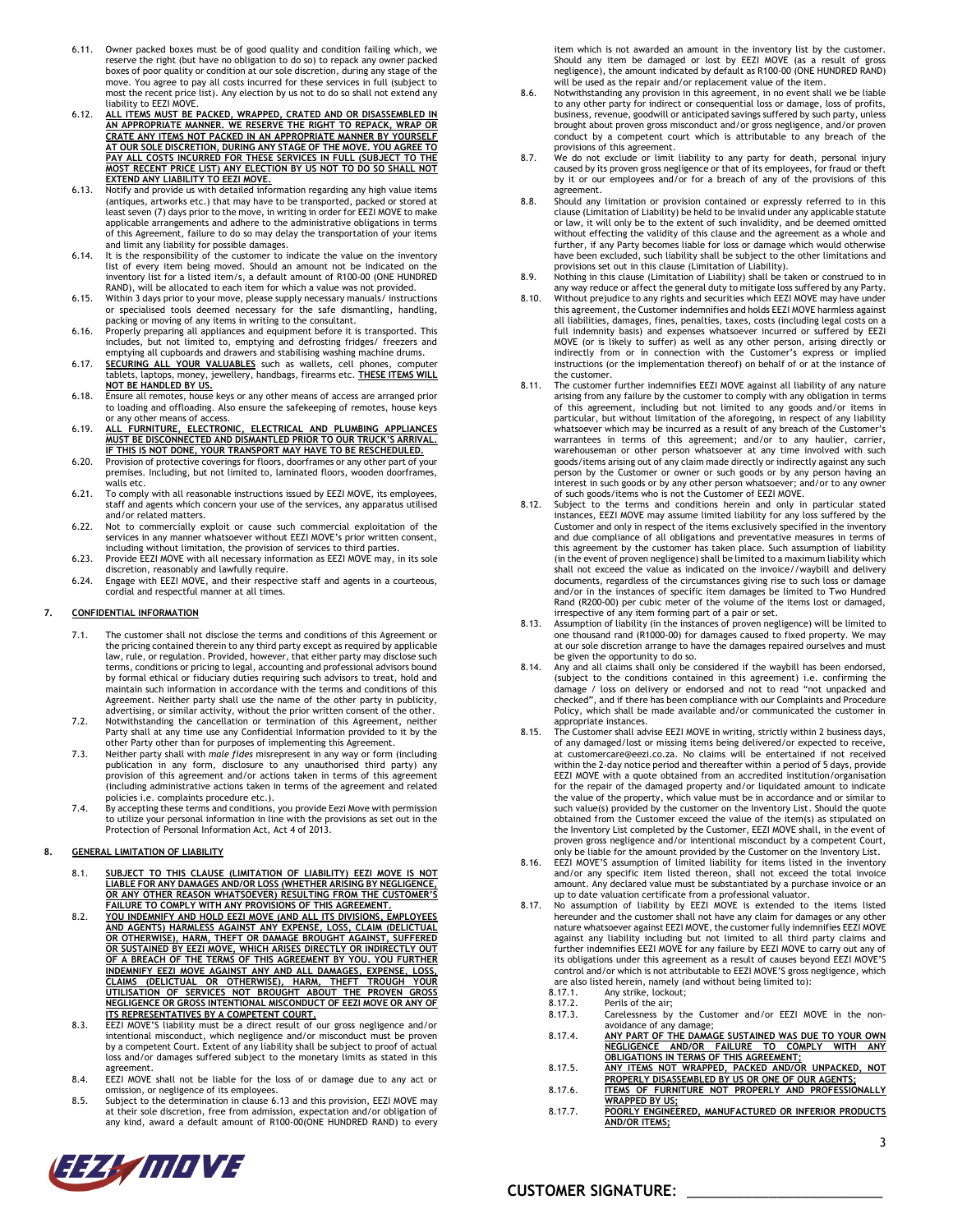- 8.17.8. Any parcel exceeding the prescribed size limitation as per clause [2.7](#page-1-0) hereof and 15 kgs; 8.17.9. Fire, burglary, floods or any other loss;<br>8.17.10. Sickness, injury, disease or death a Sickness, injury, disease or death arising from the removal, handling or storage of any frozen food or drinks. Frozen and refrigerated foods are transported at your own risk; 8.17.11. Damage to pot plants, fans and heaters;<br>8.17.12. Goods/Items damaged due to difficult ac 8.17.12. Goods/Items damaged due to difficult access;<br>8.17.13. Damage to brittle or brittle like items, Fo Bamage to brittle or brittle like items, For example, cement furniture, ceramics, porcelain, glass, press wood etc.; 8.17.14. Damage to items with an inherent or latent defect;<br>8.17.15. Damage to mechanisms or components in electric Bamage to mechanisms or components in electrical, electronic, mechanical or motor driven goods (unless there are visible outward signs of impact damage attributable to gross negligence); 8.17.16. **SELF-ASSEMBLED OR PRE-ASSEMBLED FURNITURE NOT DISMANTLED PRIOR TO TRANSPORTATION;** 8.17.17. Sensitive equipment, furniture or any other item not suitable for transportation; 8.17.18. Damage caused by any items referred to in claus[e 2.7;](#page-1-0)<br>8.17.19. Damage caused by moths, vermin or any similar infesta 8.17.19. Damage caused by moths, vermin or any similar infestation, acts of foreign enemies, hostilities, civil war or a military coup; 8.17.20. Damages caused by a leaking truck and/or trailer roof, resulting from damages caused *en route* by low hanging tree branches not pruned and sheered in accordance with applicable by-laws and ordinances, or damages caused by any authority's non-compliance with amongst others, the Road Traffic Act 93 of 1996, the Municipal Management System Act, 32 of 2002 or any other applicable legislation as amended and/or any other obstructions not attended to in terms of the aforegoing legislation which remained unnoticed by EEZI MOVE (save in instances of gross negligence), during handling and transportation of any items; 8.17.21. Shortage of labour or materials; 8.17.22. Delays in transport; 8.17.23. Unavailability in whole or in part of fuel; 8.17.24. Civil commotions or hazards or dangerous accidents of any kind; 8.17.25. Public authorities acting with actual or apparent authority;<br>8.17.26. Quarantine; 8.17.26. Quarantine;<br>8.17.27. Any default 8.17.27. Any default or delay by any sub-contractor or supplier of EEZI MOVE; 8.17.28. Riot, political or civil disturbances; 8.17.29. The elements;<br>8.17.30. Improper or Improper or insufficient packaging, securing, marking, or addressing; 8.17.31. Unavailability of equipment or space therein;<br>8.17.32. Compliance with delivery instructions from 8.17.32. Compliance with delivery instructions from the Customer or consignee or non-compliance with special instructions from the Customer or consignee not authorised by applicable legislation, and or applicable rules governing such delivery as may be dictated from circumstances; 8.17.33. Failure of EEZI MOVE to pick-up, transport or deliver by a stipulated date or time; 8.17.34. Any act of any State or Government;<br>8.17.35. Any delay in securing any permit: Any delay in securing any permit; 8.17.36. Violation by the Customer of any of the rules contained in this
	- agreement; 8.17.37. Failure to provide consent or approval required by EEZI MOVE for the supply of Goods under the agreement;
	- 8.17.38. The nature of the items being transported, or any defect therein,
	- characteristic or inherent faults thereof; 8.17.39. Any act or default of the Customer and/or any other cause whatsoever beyond EEZI MOVE absolute and direct control;
	- 8.17.40. Mechanical or electrical goods unless in brand new and original packaging;
	- 8.17.41. Antiques or antiquities of any description;
	- 8.17.42. Arms, Ammunition, Bank and treasury notes, Bullion, Cash, Deeds, Designs, Documents, Explosives, Furs, Rugs, linin, cushions, carpets, towels, tea towels, Silver nuggets, Models, Moulds;
- 8.17.43. Patterns, Plans, Precious metals;<br>8.17.44. Fine porcelain, Travellers' che Fine porcelain, Travellers' cheques, Brass and scrap metal,
- Seafood, Fresh produce, Frozen goods; and 8.17.45. Any kind of second-hand items, refurbished items and items that have pre-existing damages and/or have been previously repaired for the same and/or similar cause of damages and/or breakages.
- 8.18. Any damaged items must be returned to EEZI MOVE together with the original invoice reflecting the purchase price (proof of value) of the item. These are
- required for assessment and/or salvage prior to consideration of a claim. 8.19. Should the damaged goods and proof of value of item/s not be received by EEZI MOVE, it shall not be obligated to honour its limited assumption of liability.
- 8.20. We are not obliged to examine, count or inspect any items in respect of which we render any service to the Customer. Where it is necessary for an examination to be held or other action to be taken by EEZI MOVE in respect of any discrepancy in items/goods which are landed or discharged from any transport unit, EEZI MOVE shall not be liable for a failure to hold such examination or to take any other action unless we have been timeously advised such an examination is necessary.
- 8.21. In the event that EEZI MOVE undertakes to examine, count or inspect any Goods and/or items received from the Customer, it shall incur no liability whatsoever with regard to any error or inaccuracy in such counting, whether the error or inaccuracy is the result of negligence on the part of EEZI MOVE or otherwise, and notwithstanding that EEZI MOVE may have had the means and expertise to identify any discrepancies.
- 8.22. <u>ALL ITEMS AND/OR GOODS SHALL BE DEEMED TO HAVE BEEN RECEIVED IN GOOD ORDER WHEN THE CUSTOMER ENDIRENCEMENT SUB-<br><u>GOOD ORDER WHEN THE CUSTOMER ENDORSES THE CUSTOMER, WITHIN 2</u></u> **BUSINESS DAYS OF RECEIPT OF THE GOODS/ITEMS IN QUESTION, NOTIFIES US**
- **IN WRITING TO THE CONTRARY.**<br>8.23. The Condition of items and the onus of proving the quantity, type, physical<br>properties and composition and the condition of the items and/or the condition of any container and or box at the time of receipt thereof by EEZI MOVE will at all times remain with the customer, and no delivery note, receipt or other document furnished or signed at such time by or on behalf of the EEZI MOVE

will constitute conclusive proof thereof. EEZI MOVE's liability to the customer for any damages sustained by the customer from any cause whatsoever including, any damages arising out of EEZI MOVE's negligence, or that of its servants, agents or sub-contractors shall in any event and under all

- circumstances, be limited as per the terms of this clause 8 and agreement. 8.24. Except as provided in this clause [8,](#page-2-0) EEZI MOVE shall in no circumstances whatsoever be liable for any loss of profit or any damage direct or indirect, consequential or any other damage otherwise sustained by the customer whether or not caused by the negligence of EEZI MOVE, its agents or employees.
- 8.25. All claims will be handled in accordance with the Complaints Procedure, a copy of which is available on request.
- 8.26. EEZI MOVE shall not be liable for payment of any damages to any third party as a result of EEZI MOVE transporting goods on behalf of the customer for any reason whatsoever and the customer indemnifies the indemnifies EEZI MOVE against any claims of whatever nature in this regard.
- 8.27. In the event of EEZI MOVE rejecting liability in respect of any claim for damage any action or suit for review must be instituted within 3 months of said disclaimer.
- 8.28. Should the customer not institute action within a three-month period, he shall not be entitled to proceed for recovery of any amounts against EEZI MOVE in respect of the specific load and shall have no claim in respect of any alleged damages under any circumstances whatsoever. 8.29. Insofar as any of EEZI MOVE's obligations under the agreement are carried out
- by any of its servants, agents, subcontractors, associates or subsidiaries, the provision of this claus[e 8,](#page-2-0) specificall[y 8.6](#page-2-2) an[d 8.7](#page-2-3) above are stipulated for their benefit as well as for EEZI MOVE and each of them shall be exempted accordingly.
- 8.30. The Customer indemnifies EEZI MOVE from and against all liability of whatsoever nature, arising directly or indirectly from bodily injury sustained whilst on the premises of EEZI MOVE through the negligence of the Customer and or third party.
- 8.31. **YOU MUST NOTE ALL DAMAGES TO ANY OF YOUR PREMISES AND OR ITEMS ON OUR DOCUMENTS AND CONFIRM IT IN WRITING WITHIN TWO BUSINESS (2) DAYS. THE TIME LIMIT IS ESSENTIAL.**
- 8.32. We will not be liable for damages to fittings, fixtures, or any other part of your premises due to difficult access.
- 8.33. EEZI MOVE strongly recommends limiting the handling of items to a pickup and delivery only. By signing this Agreement, you agree, understand and comprehend that the multiple handling of your items significantly increases the potential for damage and/or loss to your items. You indemnify EEZI MOVE, in accordance with this clause [8,](#page-2-0) against any expense, loss, claim (delictual or otherwise), harm, theft or damage as a result of the multiple handling of your items, whether such multiple handling occurred at your special instance and request or as a result of EEZI MOVE's operational requirements. 8.34. You agree and accept the following:
- - 8.34.1. EEZI MOVE strictly entrusts its employees, affiliates, agents and/or contractors with as much power as is strictly necessary to ensure that the business operations run smoothly;
		- 8.34.2. EEZI MOVE has various processes and procedures in place to avoid the abuse of any such powers entrusted on its employees, affiliates, agents and/or contractors.
		- 8.34.3. Regular checks and balances are implemented and enforced by EEZI MOVE in order to ensure that all employees, affiliates, agents and/or contractors perform their work adequately, within the confines of their employment/mandate and limited to the extent that is required to ensure that business operations run smoothly.

# **9. ARRIVAL TIMES FOR TRANSPORT**

- 9.1. All **arrival times** allocated are **estimate times** of arrival.
- 9.2. For local moves (i.e. within the same city) estimated delivery times may vary between two to three hours before or after the estimate times allocated.
- 9.3. For longer distance moves (i.e. intercity and national moves) estimated delivery times may greatly vary, however reasonable and updated communication will be entered into with you.

# <span id="page-3-0"></span>**10. DELIVERY**

- 10.1. **DELIVERY SHALL BE COMPLETED WHEN THE CUSTOMER'S ITEMS ARE OFF-LOADED AT THE DESTINATION.**
- 10.2. Should EEZI MOVE at the customer's request, agree to engage a carrier to transport the items or goods and services to the Customer, then: 10.2.1. **EEZI MOVE** is authorised to engage a  $3<sup>rd</sup>$  party carrier on such terms
	- and conditions as it deems fit; and 10.2.2. The Customer indemnifies EEZI MOVE against all demands and claims which may be made against it by the carrier so engaged and all liability which EEZI MOVE may incur to the carrier arising out of such the transportation; and
	- 10.2.3. The customer hereby grants permission to Eezi Move insofar to use the personal information of the client in accordance with the provisions of the Protection of Personal Information Act, Act 4 of 2013, which may include, but is not limited to, providing the personal information of the client to a 3<sup>rd</sup> party for the purposes of<br>the services requested by the client from Eezi Move.
- 10.3. The risk (as per clause [5](#page-1-2) hereof) in the items shall pass to the Customer on delivery of the items.
- 10.4. EEZI MOVE shall not be liable under any circumstances for any complaint or claim for any alleged shortage in delivery unless written notice is received by EEZI MOVE within seven days after delivery of the Goods to the Customer as per our complaints policy.
- 10.5. The signature of the employee or agent of the Customer which appears on EEZI<br>MOVE official delivery note or waybill or delivery note of any authorised<br>independent carrier and or any other duly authorised person, shal purchased.
- 10.6. If more than one delivery is to be made then the provisions of this clause [10](#page-3-0) shall apply to each delivery.
- 10.7. Time of delivery shall not be of the essence.

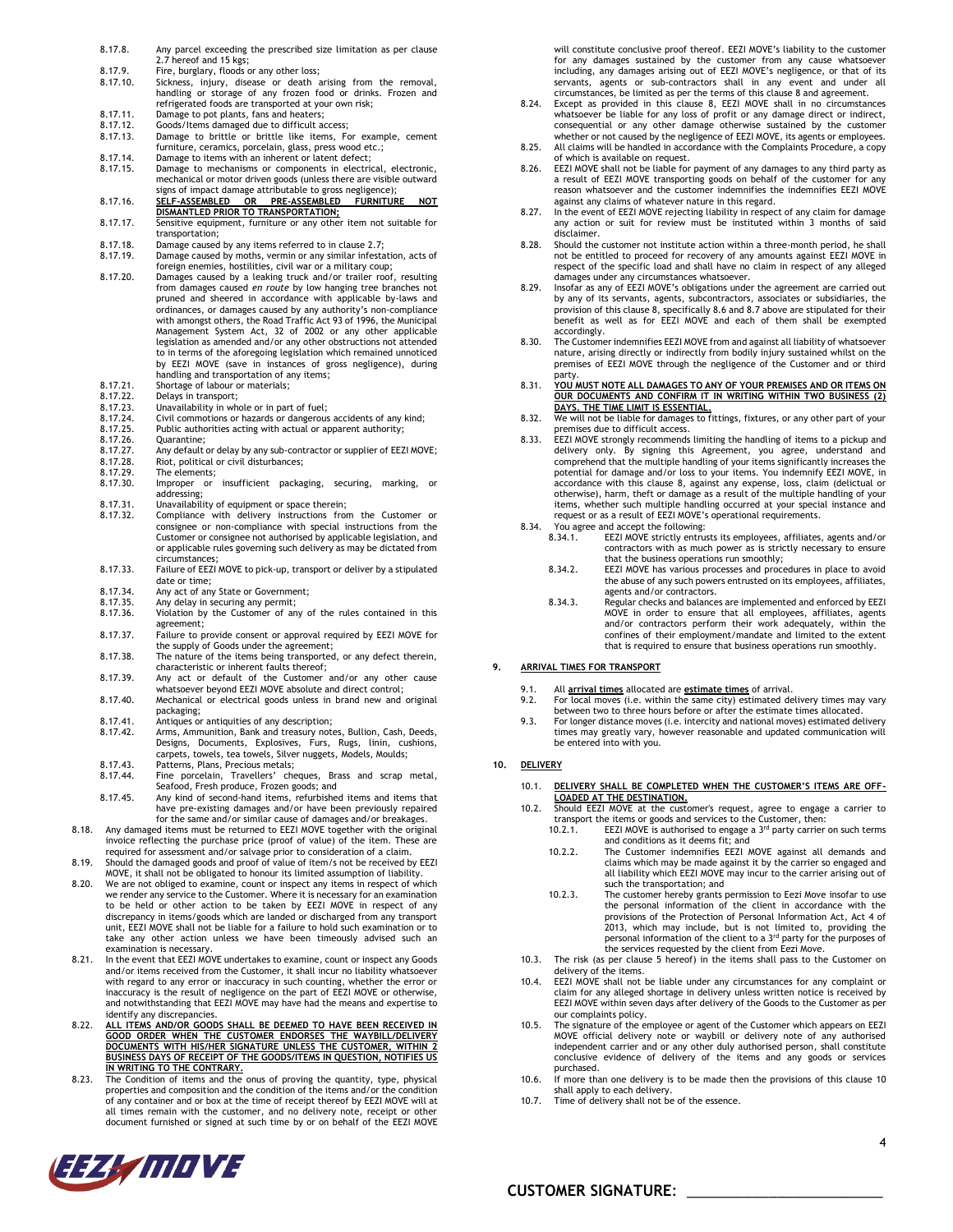- 10.8. If we do not keep to an expressly agreed written time schedule, and the delay is within our control, we will pay your reasonable expenses up to a maximum amount of Four Hundred Rand - R400-00 (including vat).
- 10.9. If, through no fault of our own, we are unable to deliver your consignment, we will move the consignment into our storage facility at which time the contract will be fulfilled and any additional services, including storage and delivery, will be charged to your account.
- 10.10. Should any time restrictions (e.g. closing hours at storage facilities, office,<br>etc.), at both the loading and offloading addersses, cause any delays to our<br>team an hourly waiting rate of Three Hundred and Fifty R
- vat) per hour delayed, will be payable by you.<br>10.11. I<u>F DELIVERY OF THE GOODS/ITEMS ARE NOT ACCEPTED BY THE CUSTOMER.</u><br><u>CONSIGNEE OR PARTY NOMINATED BY THE CUSTOMER AT THE TIME AND</u><br>PLACE AGREED BY THE CUSTOMER, OR PARTY **CUSTOMER, THEN EEZI MOVE MAY ACCEPT THAT THE CUSTOMER HAS**
- ABANDONED THE GOODS.<br>10.12. The Company may store or destroy any abandoned goods/items, or any part<br>thereof, at the Customer's sole risk and expense. EEZI MOVE shall not be liable for any damages (direct or indirect) which the Customer may suffer as a result of such storage.
- 10.13. The Customer hereby consents to EEZI MOVE selling, (and in such event, recovering from the Customer all related costs), or destroying, all or any of, the abandoned Goods/items and recovering all sums which the Customer owes to the Company for the Services in accordance with the provisions of which it owes to EEZI MOVE for the Services provided in respect of the abandoned Goods/items; or the Customer fails to collect or accept delivery of the abandoned Goods/items at the place designated by EEZI MOVE within 14 days from being notified to do so.

#### **11. CANCELLATION AND POSTPONEMENT**

- 11.1. **ALL POSTPONEMENTS AND CANCELLATIONS MUST BE CONFIRMED IN WRITING BY EMAILING YOUR CONSULTANT. PROOF OF SUCH CORRESPONDENCE MUST BE KEPT BY YOU FOR RECORD PURPOSE**
- 11.2. If you cancel or postpone your removal and/or any services in terms of this agreement, we will charge the following fees to cover our expenses or loss: 11.2.1. Cancellations or postponements at least 5 business days prior to
	- your move no charges; 11.2.2. Cancellations less than 5 business days prior to your move – Cancellation fee of 50% of your removal cost and the whole total of
	- all packing materials and applicable additional goods delivered to yourself; 11.2.3. Postponements less than 3 business days prior to your move –
	- Postponement fee of 20% of your removal cost;
	- 11.2.4. Your move will only be rescheduled once we have received your postponement fee, and the payment reflects in our nominated bank account;
	- 11.2.5. We reserve the right to cancel your move at our discretion and refund all monies received (excluding the postponement fee).

# <span id="page-4-1"></span>**12. LIEN AND PLEDGE OVER ITEMS**

- 12.1. We reserve the right to withhold delivery of your items and/or ultimately dispose or sell some of, or all your items until you have paid all our charges and other payments due under this agreement. We reserve the right to commence selling your items to cover our necessary expenses after you were duly informed to collect your property, or to make alternative arrangements. **FAILING TO DO SO WITHIN A PERIOD OF 14 (FOURTEEN) CALENDAR DAYS NOTICE, YOU HEREBY UNEQUIVOCALLY RENOUNCE, ABANDON AND DISSOCIATE YOURSELF FROM ANY RIGHT, TITLE AND/OR INTEREST YOU HAVE AGAINST YOUR ITEMS. BY FAILING TO COLLECT YOUR PROPERTY, OR MAKE ALTERNATIVE ARRANGEMENTS, YOU UNCONDITIONALLY CONSENT TO US SELLING YOUR ITEMS FOR THE AMOUNT EXCEEDING, EQUAL TO OR LESS THAN OUR**
- **INCURRED EXPENSES.** 12.2. EEZI MOVE shall have a general lien over all items of the customer and in the event of non-payment of any due amount. The general lien shall come in<br>existence as soon as EEZI MOVE takes possession and control of the customer's<br>goods and items and the general lien will persist until all amounts owing EEZI MOVE from time to time have been paid in full, whether or not the costs relate to the goods in EEZI MOVE'S possession at the time. It is specifically agreed that all goods in EEZI MOVE'S possession shall serve as security for payment of all and any amounts that may be owing by the customer to EEZI MOVE.
- 12.3. The general lien shall further endure until such a time that all amounts have been paid and the general lien shall not lapse as a result of delivery of any goods. EEZI MOVE shall be entitled to retrieve the goods and/or items in the
- event of defaulting on any payment obligations to EEZI MOVE.<br>12.4. Accordingly, EEZI MOVE will have a legal right to withhold and/or ultimately<br>dispose of some or all of the items in accordance with the terms of this agreement, to offset any amounts due by the Customer to EEZI MOVE in terms of this Agreement until all amounts owed by the Customer to EEZI MOVE have been paid in full.
- 12.5. While we hold any items and wait for payment you will be liable to pay all storage charges and other costs incurred. The terms and conditions will continue to apply during this period. You will be notified of the disposal or subsequent sale of your goods by registered mail addressed to your forwarding address, as supplied by yourself. 12.6. Should the Customer fail to make payment of any amounts due to EEZI MOVE
- within 14 (FOURTEEN) CALENDAR DAYS' notice from EEZI MOVE to the Customer, EEZI MOVE will, without further notice to the Customer, have the gight to open and examine the whole or any part of the Storage Pod and/or the righ

# **CONSENT TO US SELLING YOUR ITEMS FOR THE AMOUNT EQUAL TO OR LESS**

- **THAN OUR INCURRED EXPENSES.**<br>12.7. Any remaining funds owing to the Customer after such a sale as contemplated<br>in this agreement will be paid over to the Customer by EEZI MOVE, without interest, within 60 days after such sale. Should any items remain after such a sale has been conducted, the Customer will be entitled to take delivery of such items, on condition that the full outstanding balance due and owing by the Customer to EEZI MOVE is settled prior to the Customer taking delivery of such items. EEZI MOVE will accordingly be entitled to levy storage charges for these items in accordance with the provisions of this Agreement and further be entitled to recover any such charges from the Customer in accordance with the terms of this Agreement.
- 12.8. Should the Customer fail to advise EEZI MOVE of a change in address and EEZI<br>MOVE being unable to locate the Customer, EEZI MOVE will be released from all<br>liability whatsoever in respect of the items stored or the pa
- arising from such failure. 12.9. The exercise by EEZI MOVE of any of the rights accorded to us by this clause will be without prejudice to any other rights they may have under this Agreement or at common law in respect of the non-payment by the Customer of EEZI MOVE's charges.
- 12.10. On giving you 14 days written notice we are entitled to require you to move your items from our custody and to pay all monies due to us. If you fail to pay<br>all outstanding debts due to us, we are entitled to sell or dispose of some or all<br>the goods which includes public auction without further not be credited to your account and any surplus will be paid to you without interest. A notice will be sent by registered post to the forwarding address provided by yourself. If no forwarding address was supplied, the notice will be sent to your last known e-mail address.
- 12.11. If after reasonable efforts we are unable to contact you we will be entitled to dispose and deal with any items in our possession at our discretion without any liability.
- 12.12. As security for the proper and timeous performance by the Customer of all its obligations of whatever nature and however arising which it may now or in the future have to EEZI MOVE arising from this Agreement, the Customer hereby pledges to EEZI MOVE all rights (including rights of action) whatsoever which the Customer may have to and arising out of the Items.
- 12.13. The Customer's Items will be regarded as pledged to EEZI MOVE together with all rights, dividends, interest, rentals, income or benefits or other moneys now or hereafter to become due in respect of the Items, as continuing covering security for all sums of money which the Customer may now or at any time hereafter owe to EEZI MOVE.
- 12.14. In order to perfect the pledge of the Customer's items, the Customer must allow EEZI MOVE to collect the Items in question. 12.15. The Customer warrants to EEZI MOVE (and this agreement is accordingly based
- on this warranty) that:
	-
	- 12.15.1. The Customer is the beneficial owner and holder of the Items; 12.15.2. The Items are not subject to any right of retention or other limitation or encumbrance and may be pledged and delivered by the Customer without any limitation; and
	- 12.15.3. no right of pre-emption or option exists or will exist in respect of the Items for so long as this agreement is in force between the parties.
- <span id="page-4-0"></span>12.16. <u>PARATE EXECUTIE AND ACQUISITION OF PLEDGED PROPERTY - IF THE CUSTOMER COMMITS A BREACH OF ANY OF HIS/HE<br>CUSTOMER COMMITS A BREACH OF ANY OF HIS/HER/ITS OBLIGATIONS SET<br>OUT IN THIS DEED, OR IF EEZI MOVE BECOMES ENTI</u> <u>FROM THE CUSTOMER IN RESPECT OF ANY OF THE OBLIGATIONS IN RELATION<br>TO WHICH THIS PLEDGE HAS BEEN GIVEN, EEZI MOVE WILL BE ENTITLED,<br>WITHOUT NOTICE TO THE CUSTOMER AND WITHOUT FIRST OBTAINING AN</u> **ORDER OF COURT, TO:**
	- 12.16.1. Cause all or any of the pledged Items to be sold either by public auction or by private treaty, as EEZI MOVE in its sole and absolute discretion deems fit; or
	- 12.16.2. Acquire all or any of the pledged Items (without prejudice to the rights of EEZI MOVE to purchase such property at any such sale by public auction) at a price equal to the fair value of the property which, in the absence of agreement, will be determined by EEZI MOVE in its sole discretion, whose decision will be final and binding on the Customer; and/or
	- 12.16.3. Convey valid title in the pledged Items to any purchaser thereof (including EEZI MOVE);
- 12.17. EEZI MOVE may, in its absolute discretion, apply the net proceeds of such sale or the purchase price payable by EEZI MOVE, as the case may be, after deducting from the net proceeds or the purchase price all costs and expenses incurred in or about the realisation of the pledged Items and the exercise by EEZI MOVE of its rights, in reduction or discharge, as the case may be, of the Customer's indebtedness to EEZI MOVE. Without prejudice to such other rights as EEZI MOVE may have in law, the residue (if any) remaining after the net proceeds of such sale or purchase price have been applied as aforesaid must be
- paid to the order of the person legally entitled to such residue. 12.18. If EEZI MOVE becomes entitled for any reason to exercise its rights set out in clause [12.16,](#page-4-0) the Customer hereby irrevocably and *in rem suam* nominates, constitutes and appoints EEZI MOVE as the Customer's attorney and agent in the Customer's name, place and stead to sign and execute all such documents and to do all such things as EEZI MOVE in its sole and absolute discretion may consider necessary, requisite or desirable to give effect to this pledge. <u>YOU</u><br><u>HEREBY VOLUNTARILY WAIVE YOUR RIGHT TO ACCESS TO COURT AND</u><br><u>VOLUNTARILY AUTHORISE EEZI MOVE TO SELL YOUR ITEMS IN TERMS OF THIS</u> **CLAUS[E 12.](#page-4-1)**
- **13. DEFAULT**
	- Should the customer default in paying his/her/its account strictly on due date or commit a breach of any of the terms and conditions of this agreement, being an individual; die or be provisionally or finally sequestrated or surrender or make application to surrender his estate or commit any act of insolvency; or being a partnership, the partnership is terminated; or being a company or close corporation is placed under a provisional or final order for liquidation or judicial management; or has a judgement recorded against it which remains unsatisfied

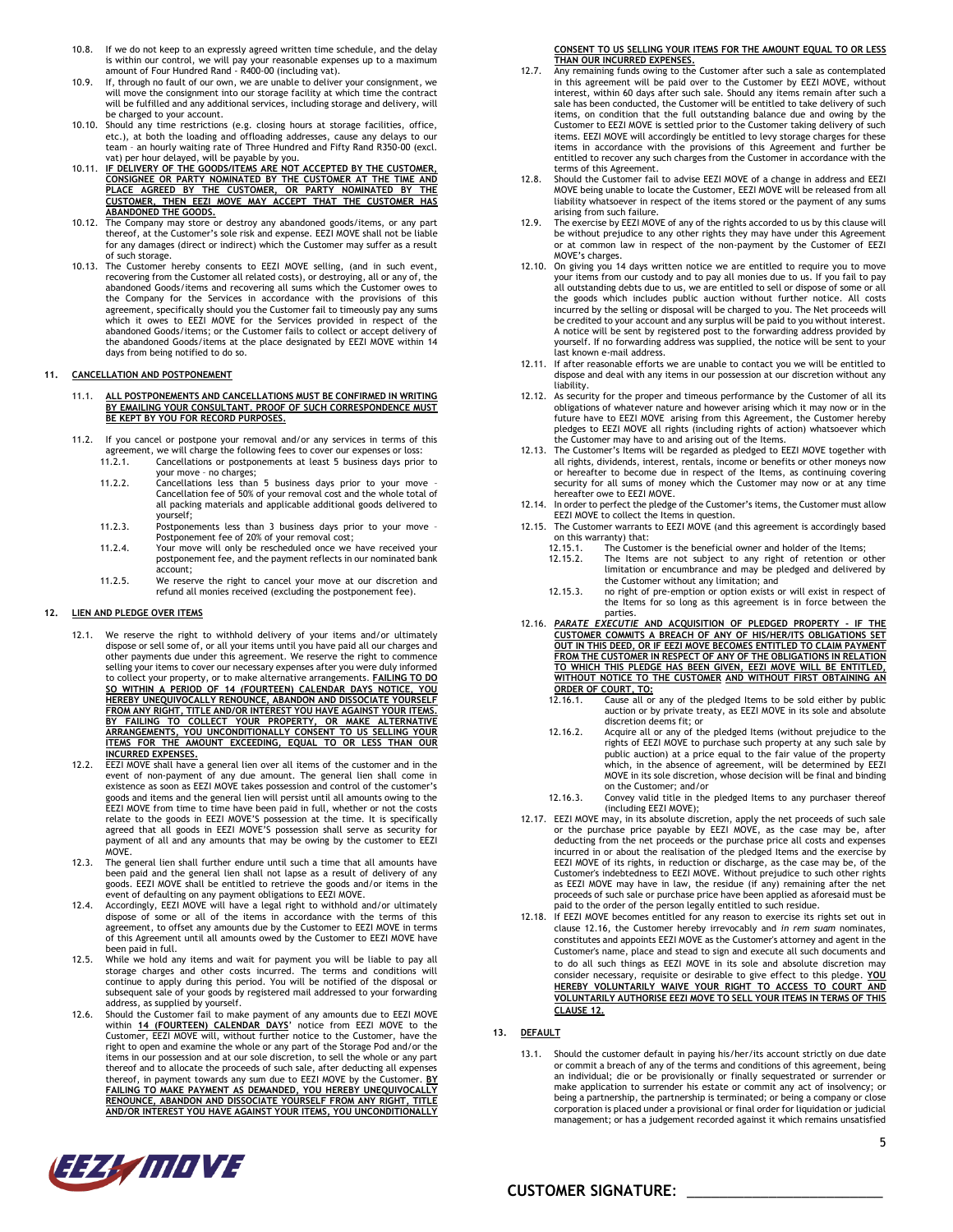for seven days; or compromises or attempts to compromise generally with any of the Customer's creditors; or enters into any transaction which has the effect of changing the beneficial ownership of the Customer's business; Or if the Customer as a company or close corporation enters into any transaction which has the effect of a change in the effective control of the company or<br>corporation; then, without prejudice to any other right we may have:<br>13.1.1.1.1. EEZI MOVE shall be entitled, but not compelled, forthwith to

- demand that the whole amount outstanding by the Customer from whatsoever cause arising, be paid immediately; and 13.1.1.2. EEZI MOVE shall furthermore be entitled to cancel any
- agreement which exists between it and the Customer and suspend the carrying out of any of its then uncompleted obligations, in which event the Customer shall have no claim or claims of whatsoever nature against EEZI MOVE arising out of such cancellation of the suspension by EEZI MOVE to carry
- out any obligations. 13.1.1.3. EEZI MOVE shall be entitled to charge Incidental Interest at a rate of 2.0% per month against the amount outstanding, from the date of breach until the date of full and final payment of the amount outstanding. 13.1.1.4. EEZI MOVE's rights in terms of the above shall not be
- exhaustive and shall be in addition to its common law rights.
- 13.2. No relaxation which EEZI MOVE may have permitted on any one occasion in regard to the carrying out of the Customer's obligations shall prejudice or be regarded as a waiver of EEZI MOVE's rights to enforce its obligations on any subsequent occasion.
- 13.3. Upon the cancellation of the agreement between EEZI MOVE and the Customer for any reason whatsoever:<br>13.3.1. All amounts the
	- All amounts then owed by the Customer to EEZI MOVE from any cause whatsoever shall become due and payable forthwith; and 13.3.2. EEZI MOVE may keep possession of all the items in its possession in
- terms of this agreement until all outstanding monies have been paid.<br>13.4. <u>IN THE EVENT OF YOU SIGNING THIS AGREEMENT AS AN AGENT OF A</u>
- **COMPANY OR CORPORATE BODY, NOT PAYING OUR CHARGES, YOU WILL BE JOINTLY AND SEVERELY LIABLE FOR PAYMENT OF THIS AGREEMENT.**

### **14. STORAGE FEES**

- 14.1. All storage payments must be made one month in advance.<br>14.2. Storage fees are not pro-rated
- 14.2. Storage fees are not pro-rated. 14.3. **ALL FEES, INCLUDING REMOVAL FEES MUST BE PAID BEFORE ITEMS MAY BE TAKEN OUT OF STORAGE.**
- 14.4. Our storage fees are reviewed annually. You will be given one month's notice of any increases.
- 14.5. Proof of payment and the correct reference number must be e-mailed to our office by way of your consultant.

#### **15. TERMINATION OF STORAGE AGREEMENT**

- 15.1. Should you wish to **terminate** the **storage contract** you should give us at least **one month written notice**. If we are able to release the items earlier, we will do so. However, charges for storage will be payable up to the date the notice would have ended.
- <sup>15.2</sup> Should you **collect** the items yourself, or arrange for collection with a <sup>3rd</sup> party,<br>**a handling charge will be levied**, and such 3<sup>rd</sup> party must be duly authorised in writing to do so on your behalf.
- 15.3. All outstanding monies must be **paid in full** before the items will be released. 15.4. A mutually convenient time shall be arranged for such collection, and all
- collections will be by appointment only.

## **16. STORAGE IN GENERAL**

- 16.1. The provisions of this agreement apply *mutatis mutandis* to storage services
- provided by EEZI MOVE. 16.2. **YOU SHALL AT ALL TIMES KEEP AND CAUSE YOUR PROPERTY AND/OR ITEMS AS CONTAINED IN THE INVENTORY AND WHICH ARE TO BE TRANSPORTED IN TERMS OF THIS AGREEMENT ADEQUATELY INSURED AGAINST ALL FORMS OF DAMAGES. WE RESERVE THE RIGHT TO REQUIRE WRITTEN CONFIRMATION OF SUCH INSURANCE.**
- 16.3. **We offer no insurance on goods in storage. Should you require insurance for goods in storage, please make arrangements with your insurance company of choice.**
- 16.4. No individual items will be removed from storage until redelivery of all items.<br>16.5. No customers/ contractors are allowed inside our storage facilities.
- 
- 16.5. No customers/ contractors are allowed inside our storage facilities.<br>16.6. The Customer is required to complete a Storage quotation in order to make use<br>of EEZI MOVE's storage services. FAILURE TO COMPLETE A STORAGE<br> **STORAGE FEE OF R4000.00 (EXCL. VAT) PER MONTH AND AGREES TO**  <u>PROMPTLY AND IMMEDIATELY SETTLE SAME UPON REQUEST AND EACH</u><br>SUCCEEDING MONTH THEREAFTER, FOR THE DURATION THAT THE CUSTOMER<br>DOES NOT COMPLETE A STORAGE QUOTATION AND CONTINUES TO USE EEZI **MOVE'S STORAGE SERVICES AT HIS/HER/ITS SPECIAL INSTANCE AND REQUEST.**

### **17. OWNERSHIP OF GOODS ITEMS**

By entering into this agreement, you declare that:

- 17.1. You are the owner and/or has the owner's proper consent to deal with the items; and/or
- 17.2. You have the authority of the owner of the property to enter into this contract in respect of the goods to be transported or stored.

#### **18. PRODUCT AND SERVICE REVIEWS/PUBLICATIONS**

ARE ENTITLED TO SUBMIT ANY REVIEWS/PUBLICATIONS AND/OR SERVICE **RELATED REVIEWS/PUBLICATIONS (INCLUDING PUBLICATIONS ON THIRD PARTY** 



**WEBSITES AND OTHER RELATED FORUMS AND PLATFORMS) ABOUT YOUR EXPERIENCE WITH EEZI MOVE, ITS SERVICES AND PRODUCTS. YOU REPRESENT AND WARRANT THAT YOU UNDERSTAND THAT YOUR PUBLICATION WILL BE EASILY ACCESSIBLE TO THE GENERAL PUBLIC.**

- 18.1. When you submit a review or publication, you agree that: All review(s) and<br>publications submitted will be accurate, your review/publication is original and<br>was created by you, you are a resident of South-Africa; and (18) eighteen years of age; you are/were a *bona fide* user of our website, products and/or services of EEZI MOVE. The statements you make in your review/publication reflects a true and honest depiction of your experience and related facts, any publication will not contain any defamatory material, untrue material, inappropriate innuendos and/or statements and it further refrain from using any of our employees' names and identities, and also refrain from any harassment and bullying and further that any privileged information that may become known to you in terms of this agreement shall not be published.<br>**SHOULD ANY OF THE AFOREGOING CONDITIONS NOT BE MET, YOU**<br>I**RREVOCABLY GRANT EEZI MOVE PERMISSION TO REMOVE AND TAKE STEPS** <u>TO REMOVE SUCH PUBLICATION, AS WELL AS AUTHORITY TO ACT ON YOUR<br>BEHALF AND STEAD IN DOING SO, WHICH INCLUDES ENGAGING AND DULY</u><br>INSTRUCT ON YOUR BEHALF THIRD PARTIES TO WHOM PUBLICATION WAS **MADE OR WHO ARE CO-PUBLISHERS AS CIRCUMSTANCES MAY DICTATE, TO REMOVE/RETRACT SUCH PUBLICATION. ANY WITHDRAWAL INSTRUCTION TO A THIRD PARTY SHALL BE DEEMED TO BE SPECIFICALLY AUTHORISED BY YOU.**
- 18.2. EEZI MOVE shall have the right, (but not the obligation), to pursue and demand any one or more of the following actions with regard to your review(s) and/or publications:<br>18.2.1. V
	- We reserve the right to monitor/review and remove on your behalf your service-related review/publication including reviews/ publications submitted to third parties, should there in our reasonable discretion and opinion be any inaccuracies, false and /or misleading allegations and/or statements contained in the publication;
	- 18.2.2. EEZI MOVE may take steps to remove and restrict such publication which you irrevocably give EEZI MOVE permission to do;
	- 18.2.3. EEZI MOVE hereby refuses permission to make public the identity of any employee, agent or person employed with EEZI MOVE;
	- 18.2.4. By submitting a review and/or publication to/about EEZI MOVE which includes to any third-party, you grant the right to use, reproduce, modify, adapt, publish, translate, create derivative works from, distribute, and display such content throughout EEZI MOVE's marketing channels in any media; your identity will be protected in terms of our privacy policy; such permission includes the right to delete and withdraw any publication whether such publication is made to any third party or not on your behalf.
	- 18.2.5. **WE RETAIN A FULL REASONABLE DISCRETION TO REMOVE ANY PUBLICATION ON YOUR BEHALF AND YOU EXPRESSLY AUTHORISE US TO DO SO, IF YOU HAVE NOT COMMUNICATED AND ENGAGED (IN INSTANCES OF A COMPLAINT) WITH OUR CUSTOMER CARE**  <u>DEPARTMENT, AND SUCH PUBLICATION IS UNTRUE, INJURIOUS,</u><br><u>TO EEZI MOVE, ITS EMPLOYEES AND OR AGENTS, GROSSLY</u><br>MI<u>SREPRESENTS - THE - FACTS. - CONTAINS - DEFAMATORY</u><br>STATEMENTS AND/OR INNUENDOS (WHICH INCLUDES ELECTRONIC **AND INTERNET BASED PUBLICATIONS).**

#### **19. CESSION OF DEBTORS**

- 19.1. The Customer does hereby irrevocably and *in rem suam* cede, pledge, assign transfer and make over unto and in favour of EEZI MOVE all its rights, title, interest, claim and demand in and to all claims of whatsoever nature and description and however arising which the Customer may now or at any time hereafter have against all and any person, companies, corporations, firms, partnerships, associations, syndicates and other legal personae whomsoever ("debtor's debtors") without exception as continuing covering security for the due payment of every sum of money which may now or at any time hereafter be or become owing by the Customer to EEZI MOVE from whatsoever cause arising and for the due performance of every other obligation howsoever arising which the Customer may be or become bound to perform in favour of EEZI MOVE.
- 19.2. The Customer hereby undertakes that if and whenever EEZI MOVE will so require, the Customer will not later than the 7th day of every month, deliver to EEZI MOVE a schedule supplied by a director, or if not a company, supplied by the Customer of all amounts which will have been owing to the Customer by its debtors on the last day of the preceding month reflecting thereon the amounts so owing by each debtor and the name and last known address of such debtor.
- 19.3. Whether or not the Customer's debtors will have been notified of the cession of all sums of money which the Customer will collect from its debtors or any of them shall be collected and received by the Customer as agents on EEZI MOVE'S behalf provided that EEZI MOVE shall be entitled at any time to terminate the Customer's mandate to collect all or any such sums of money and that with effect from the termination of such mandate, the Customer will cease to collect or receive any payments on account of the debts in respect of which the Customer's mandate has been terminated.
- 19.4. The Customer agrees that EEZI MOVE shall be entitled at any time or times hereafter to give notice of this cession to all or any of the Customer's debtors and to take such steps as they may deem fit to recover the amounts respectively owing by the Customer's debtors to the Customer from time to time<br>and for the time being provided that EEZI MOVE shall be obliged to refund any<br>amounts to the Customer that are in excess of the a
- Customer will at that stage be indebted to EEZI MOVE. 19.5. The Customer warrants that EEZI MOVE will at all times while the cession will remain in force be entitled through its duly authorised representatives to inspect all or any of the Customer's records relating to any of the debts covered by this cession.
- 19.6. Should it transpire that the Customer entered into prior deeds of cession or otherwise disposed of any of the rights, title and interest in and to any of the debts which will from time to time be subject to this cession, then this cession shall operate as a cession of all the Customer's reversionary rights.

# **CUSTOMER SIGNATURE**: \_\_\_\_\_\_\_\_\_\_\_\_\_\_\_\_\_\_\_\_\_\_\_\_